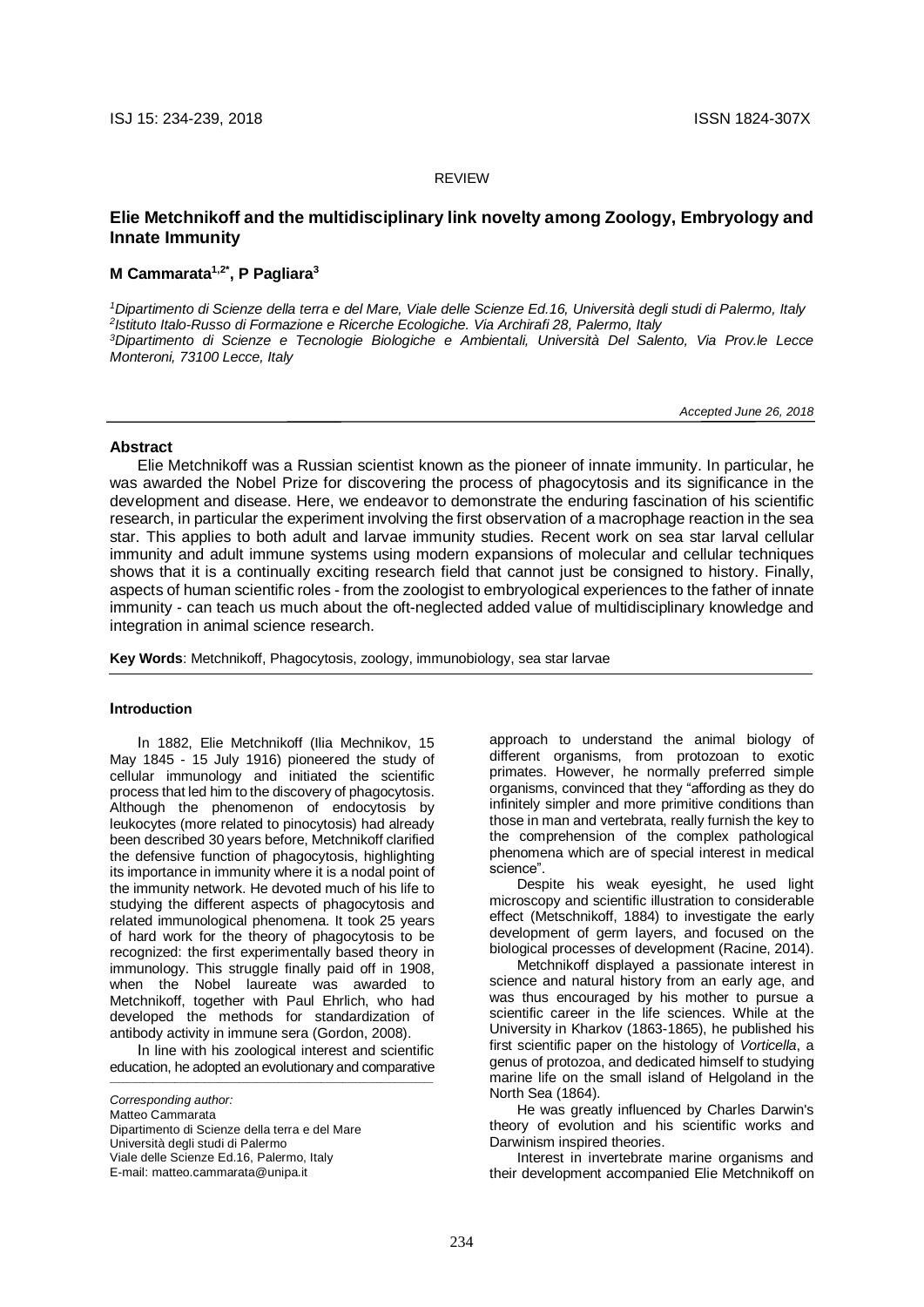his travels around Europe, including the Baltics, Germany and the Mediterranean area including Naples and Messina. During this period, he made his first scientific discovery of the sexual and asexual alternation of generations in nematodes and subsequently identified intracellular digestion in planarians; this study influenced his later work. In Naples, he had been working on a doctoral thesis with Kowalensky, who described the tailed larval form in ascidians containing a dorsal neural tube. Only then did zoologists begin to realize that the tunicate should be placed within the chordate. Elie Metchnikoff returned to St. Petersburg to complete doctoral studies on the embryonic development of the cuttlefish of genus *Sepiola* and crustaceans such as *Nebalia* (Racine, 2014). Metchnikoff's objective was a comparative study of the development of germ layers in vertebrate and invertebrate embryos. Specifically, he sought to establish a common link in the evolution of vertebrates and invertebrates, and to confirm Darwin's theory of the animal common ancestor. He was appointed at Imperial Novorossiya University of Odessa Professor of Zoology and Comparative Anatomy at only 25 years of age.

Therefore, with a view to his early studies, we consider Metchnikoff as a comparative embryologist who, to explore his first hypothesis on the mesoderm origin of endodermal structures then extended his observations on mesodermal digestive processes to a new theory of immunity. In 1873, Metchnikoff's life was greatly disrupted by the death of his first wife and by a consequent attempt of suicide. He remained absent from scientific life for the next nine years.

### **The Messina experiments**

In 1882, Metchnikoff left Odessa and started up a private research laboratory in Messina, where the turning point in his career took place. Looking at motile cells in a transparent sea star larva, he was struck by a novel idea: to imagine that similar cells could serve as a defense of an organism against dangerous intruders. This idea was the basis for his theory of phagocytosis.

To test his hypothesis, Metchnikoff introduced a rose thorn into the body of a sea star larva, whereupon motile cells rapidly encircled the foreign body. Metchnikoff considered this process to be similar to the inflammatory response found in animals with vascular systems, where white blood cells gather at the site of inflammation. He hypothesized that the mobile cells in sea star larvae, or phagocytes, were the evolutionary ancestors of the mesodermal cells of vertebrate. These cells have a dual role: a primitive digestive function, ingesting particulate nutrients, and a protective function, ingesting foreign materials/invaders and maintaining the integrity of the organism.

These preliminary studies did not garner sufficient appreciation, so Metchnikoff spent much of his time underlaying his phagocytic cell theory with fierce polemics against the seemingly alternative humoralist theory of that time. He devoted much of his subsequent scientific work to developing his theory of phagocytosis in natural immunity.

To support his work and theory, in 1901 he published the treatise "L'immunité dans les Maladies Infectieuses" (Immunity in Infectious Diseases).

Phagocytosis has also been extensively studied from microbiological aspects. Elie Metchnikoff used a series of newly described bacteria in his experiments, including commensal and pathogenic agents such as syphilis and anthrax (Metchnikoff, 1984a,b). Finally, he turned to gut flora and aging, coining the term 'gerontology' (Martin and Gillen, 2013).

From 1895 to 1910, Metchnikoff's cellular phagocytosis theory (cellular versus humoral effectors) became integrated with the development of the humoralist position, with the humoral basis of bactericidal defense starting to define innate versus acquired immune processes.

# **The novelty of the sea star macrophage after the myth**

Since Metchnikoff, sea star larva mesenchyme cells have been extensively used to investigate their morphogenetic functions (Crawford and Chia, 1978; Dan-Sohkawa *et al*., 1980; Crawford and Abed, 1983; Kominami, 1985; Crawford, 1990; Crawford *et al*., 1997; Kaneko *et al.,* 2005). As in echinoids, mesenchyme sea stars cells appear at the tip of archenteron during gastrulation and are widely dispersed throughout the blastocoel (Chia, 1977, Dan-Sohkawa *et al*., 1980). When the embryo reaches the early stage of a bipinnaria larva, the mesenchyme cells amount to 110 cells per individual (Kominami, 1985). These cells change gradually in morphology from a rounded to attenuated shape as they develop cellular processes. Mesenchyme cells sustain their embryonic shape by exerting mechanical tension against the fibrous component of the extracellular matrix (Crawford, 1990; Crawford *et al*., 1997; Kaneko *et al*., 2005). This idea derived primarily from ECM scanning and transmission electron microscopy observations of sea star *Pisaster ochraceus* embryos (Crawford, 1990, Crawford *et al*., 1997). However, since they had only a little experimental evidence available, Crawford and colleagues could only hypothesize that fibrous ECM supports the shape of the body wall, while the mesenchymal cells modify it by changing its length. Afterwards, Kaneko and coworkers (2005) studied the embryogenesis of the sea star *Asterina pectinifera* by using a monoclonal antibody (4H11 Mab), specifically recognizing a fibrous component of embryonic ECM. Through these experiments, they evidenced that 4H11 Mab caused an abnormal distribution of the fibers, and, in turn, an anomalous distribution of mesenchyme cells, in addition to morphological abnormality and delay in the ectoderm and the endoderm.

Furukawa and coworkers (2009) characterized the sea star (*A. pectinifera*) larval mesenchyme cells by studying their structural and functional properties. Confocal immunofluorescence, Nomarski, and transmission electron microscopy (TEM) revealed the mesenchyme cells to be responsible for the construction of a dynamic network structure under the body wall; indeed, most of them were typically located under the endodermal and ectodermal wall, while others were dispersed in the blastocoel. In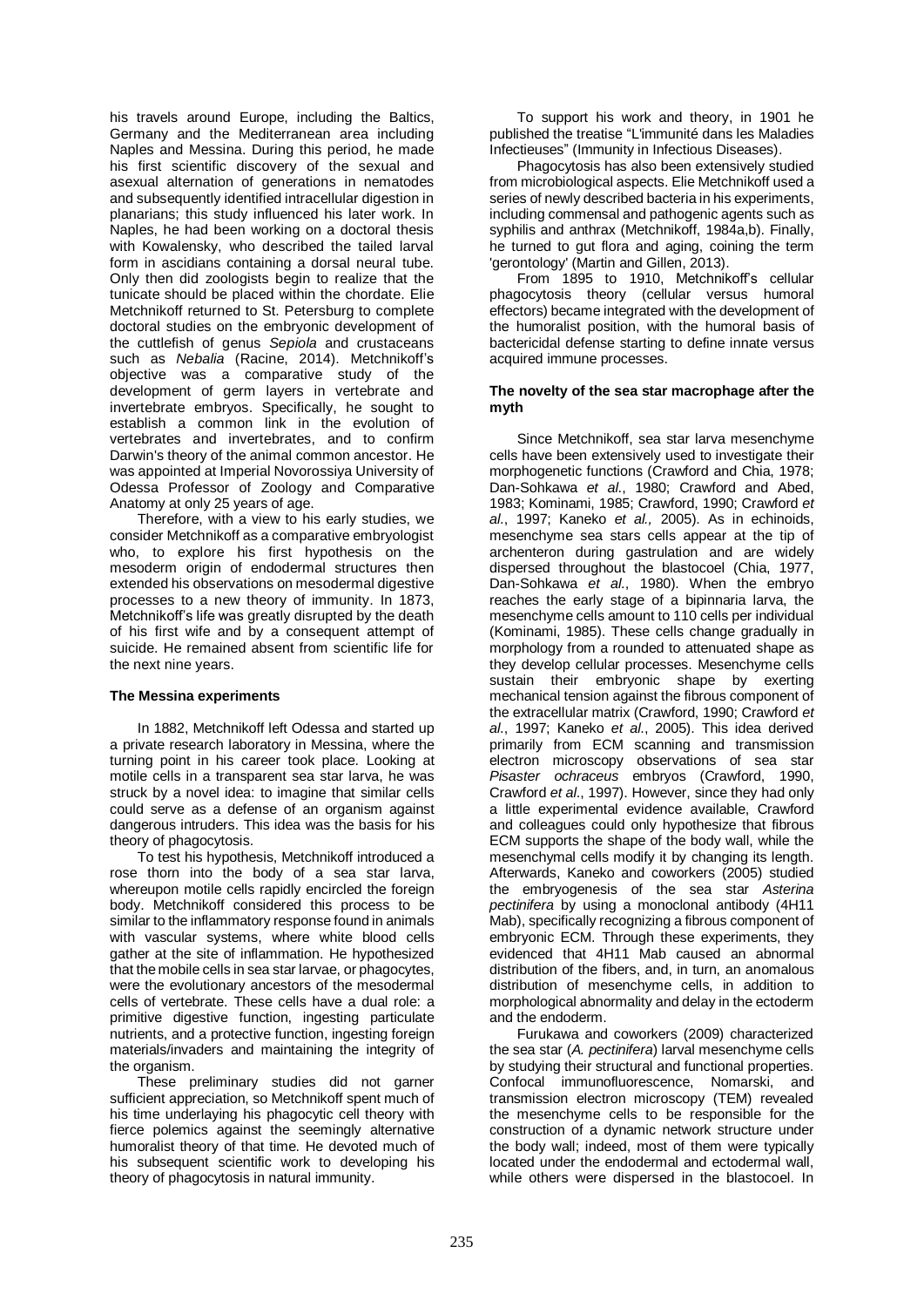

**Fig. 1** The echinoderms development and mesenchymal cells in the larval and adult stage. The blastocoelar and pigment precursor cells, differentiated during the blastula stage, are respectively placed in the body cavity and in the ectoderm at the gastrula stage. The pigment precursors become pigment cells and the blastocoelar cells differentiated into four cell types (amoeboid, filopodial, ovoid and globular) in the larvae. In adults, six cell types (red and colorless spherule, small, discoidal, polygonal and vibratile) of mesenchymal cells can be found

particular, the mesenchyme cells tended to distribute unevenly along the ciliary band in the ectodermal wall. However, details of their role in defense activity have been lacking for a long time.

Referring to Metchnikoff's idea that during echinoderm gastrulation, mesenchyme cells are capable of phagocytosis almost immediately after reaching the coelomic cavity, Silva (2000) investigated the starting point of phagocytic activity of mesenchymal cells. This study was performed in embryos of the sea urchin *Lytechinus variegatus* by microinjecting the yeast *Saccharomyces cerevisiae* into the blastocoele. Here, secondary mesenchymal cells were first detected phagocytosing injected yeast, through pseudopodia emission and internalization, during the mid-gastrula stage (Silva, 2000). This is the point where mesenchymal cells leave the tip of the gut rudiment. Therefore, the mid-gastrula represents the development stage during which a biological capacity for distinguishing between self and non-self begins to be established in the *L. variegatus* embryo.

In this regard, further data were later derived from injection experiments performed on *A.*  *pectinifera* (Furukawa *et al*., 2009) phagocytic behavior. The mesenchyme cells responded to almost all foreign materials (i.e. polystyrene beads), displaying an active phagocytic function and forming aggregates to eliminate them.

Morphological simplicity and optical transparency of embryonic and larval stages coupled with techniques for transgenesis and gene perturbation in the echinoderms model, as well as the sequenced genome of the purple sea urchin (*Strongylocentrotus purpuratus*) lend additional depth to the field of echinoderm immunity. In particular, sea urchin genome sequencing, carried out a century after the Metchnikoff's discovery, highlighted the genomic complexity of the echinoderms immune system. The availability of this genomic sequence enables us to reconsider Metchnikoff's cellular immunology model using a series of modern molecular tools. Using them, we can investigate fundamental issues of animal immunity, including those shared with vertebrates.

In this context, Furukawa and coworkers (2012) studied the molecular mechanism that regulates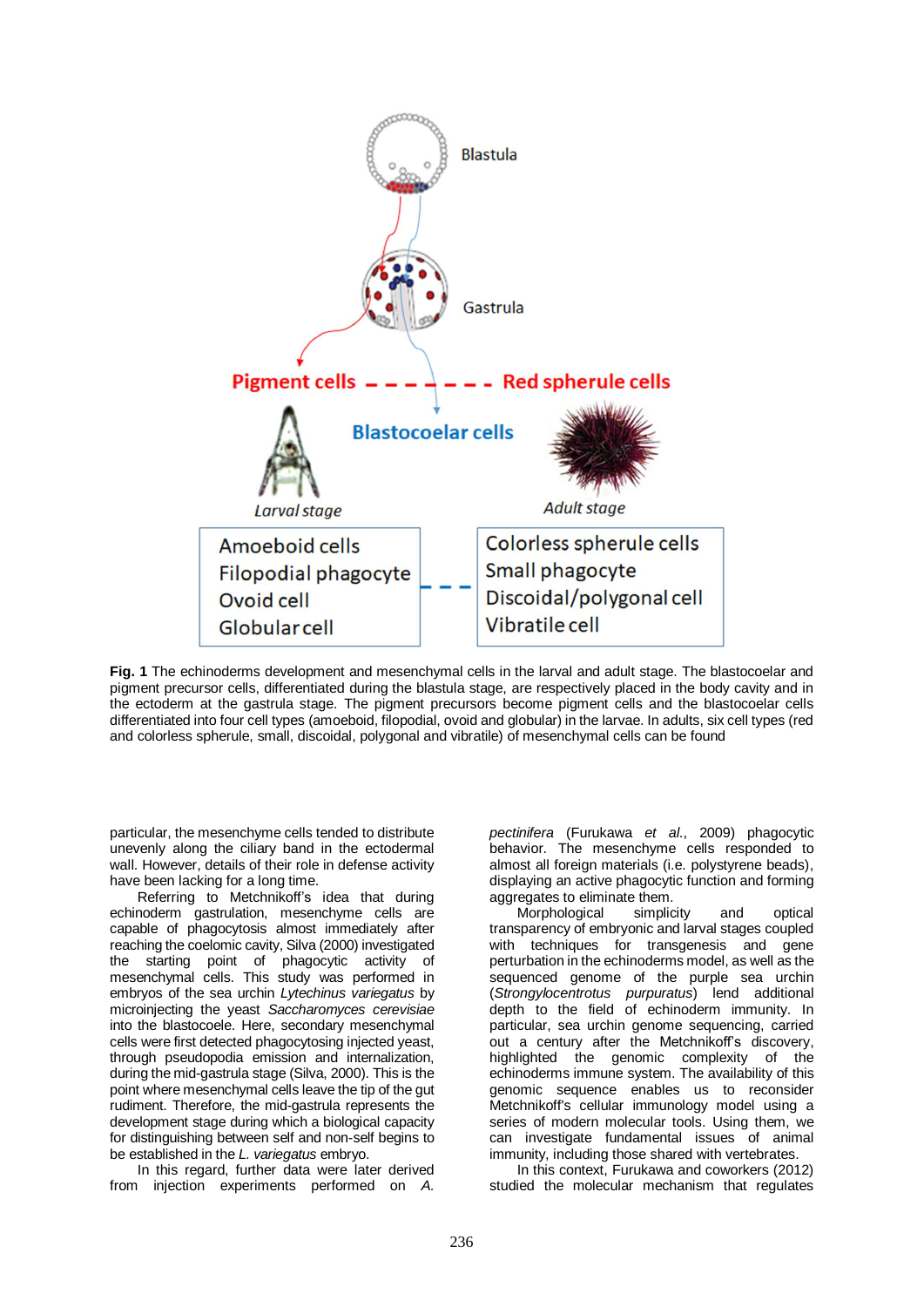mesenchyme cell dynamics during the immune response to foreign bodies in *A. pectinifera*. In this sea star ApSRCR1 protein, the orthologue of a vertebrate scavenger receptor cysteine-rich-domaincontaining protein, serves as an opsonin against bacteria in the larval defense system. ApSRCR1 protein is released extra-cellularly by mesenchyme cells and promotes their phagocytosis ability and aggregate formation. More recently, Ho and coworkers (2016) analyzed the larval immune response in the purple sea urchin. They characterized five distinct larval cell types and defined their role in immune response. The larval response to pathogenic bacteria resulted in changes in gut morphology, cell behavior and alterations in gene expression levels, showing a complexity of reactions that way exceed the morphological simplicity of the larva.

Larval filopodial cells are also responsible for the up-regulation of SpTransformer (SpTrf) genes following immune stimulation (Hirano, 2016). In sea urchin larvae, SpTrf gene expression is restricted to a subset of blastocoelar cells localized in the blastocoel and functioning as the primary larval phagocytes able to protect the host. In the adult, also, the expression of the SpTrf protein seems to be limited to the phagocytes (Smith and Lun, 2017).

### **Immune cells in larvae and in adult stage**

Larvae and adults have different lifestyles, since the echinoderm larval stage does not extend beyond two months, compared with decades spent as adults. The morphologically simple larva is planktotrophic, while the more complex adult feeds primarily on kelp and other benthic algae. Both similarities and differences between the larval and adult immune systems exist, despite larvae and adults sharing the same genomic background (Rast *et al*., 2006). Currently, we do not know if the few hundred immune cells of larvae give rise to the millions of circulating coelomocytes in the adult. While the adult immune cell types have been identified (Smith and Davidson, 1992; Smith *et al*., 2010), the larval immune cells are not well characterized. Some larval and adult cells (Fig. 1) show the same morphology and express the same set of genes.

Adult coelomocytes are generally classified into at least six types (Smith *et al*., 2010) and express homologs of genes involved in the immune response in many animals, including Vertebrates. Indeed, complement factors (Gross *et al*., 2000), a complex SRCR repertoire (Pancer, 2001) and multigene families of diverse Toll-like receptors (Buckley and Rast, 2012), as well as AIF-1 (Barca *et al*., 2017) are differentially expressed in coelomocyte subpopulations. Regarding the larval stage, the mesenchymal cells are known to possess immune functions (Smith *et al*., 2010), being able to recognize and phagocytose bacteria or yeast injected into the body cavity, or blastocoel (Silva, 2000). In particular, in the sea urchin larva, two cell types have been recognized as major immune effectors (Hirano, 2016). These are the filopodial phagocytes, mainly placed in the body cavity, and the pigment cells that are found in the ectoderm. This last cell type is characterized by the red pigment echinochrome A, and is considered responsible for antioxidant, antimicrobial and anti-inflammatory activities (McClendon, 1912; Calestani *et al*., 2003). The red spherule cells of the adult are morphologically similar to the larval pigment cells. Furthermore, they share the expression of key molecules for Notch signaling (Ransick and Davidson, 2006) and for pigment production (Calestani *et al*., 2003).

In addition to phagocytic activity, similarities between larval filopodial cells and small adult phagocytes are also evident in the up-regulation of SpTrf genes following immune stimulation (Hirano, 2016). In larvae, blastocoelar cells are the only cell type able to express the SpTrf genes (Smith and Lun, 2017). Conversely, in the adult, these proteins are expressed also in polygonal phagocytes and their strong up-regulation occurs when challenged with PAMPs and heat-killed marine bacteria (Nair *et al*. 2005; Brockton *et al*. 2008; Majeske *et al*. 2013). Regarding the differences, the larval globular cells have not been found in adults, and no equivalents of the adult vibratile cells have been observed in the larva (Ho et al., 2016). For gene expression, a differential pattern has been evidenced among the subfamilies of immune receptors expressed in the two developmental stages, as takes place with Tolllike receptors (Buckley and Rast, 2012). Furthermore, since larval and adult cells express different amounts of effector molecules, a stagespecific gene regulation is made available.

### **Conclusions**

By using invertebrate organisms to make predictions of immune function in other animals, Metchnikoff introduced a new field of biology: comparative immunology. The power of comparative immunology derived from observing invertebrates is evident at both cellular and molecular levels. Indeed, the macrophages are considered a clue to a common evolution of immune and neuroendocrine systems (Ottaviani and Franceschi, 1998). On the other hand, the characterization of several immune active molecules, e.g. lectins (Prokop *et al*., 1968), antimicrobial peptides (Boman and Hultmark, 1987; Li *et al*., 2011), Toll-like receptors (Lemaitre *et al*., 1996; Medzhitov *et al*., 1997), and RNA interference (Fire *et al*., 1998) as well as the evidence for molecular variability (Smith *et al*., 2010), have expanded our understanding of invertebrate immunity and revealed shared features among animals across phylogeny and evolution.

The larval and adult immune cell repertoire similarity unveils new scenarios on the history of animal life, in which the information and adaptation are related in a fitness action that crosses over individual morphology.

Although the implications of Metchnikoff's studies are well known to have characterized the birth and evolution of vertebrate immunity, the reconstruction of Metchnikoff scientific history after so many years, and the recent development of invertebrate immunity constitute some beautiful instructive chapters from a single cell to mammals, including echinoderm larvae (Ballarin and Cammarata, 2016).

Sectorial or confined science areas are often used for aspecialized destination in education,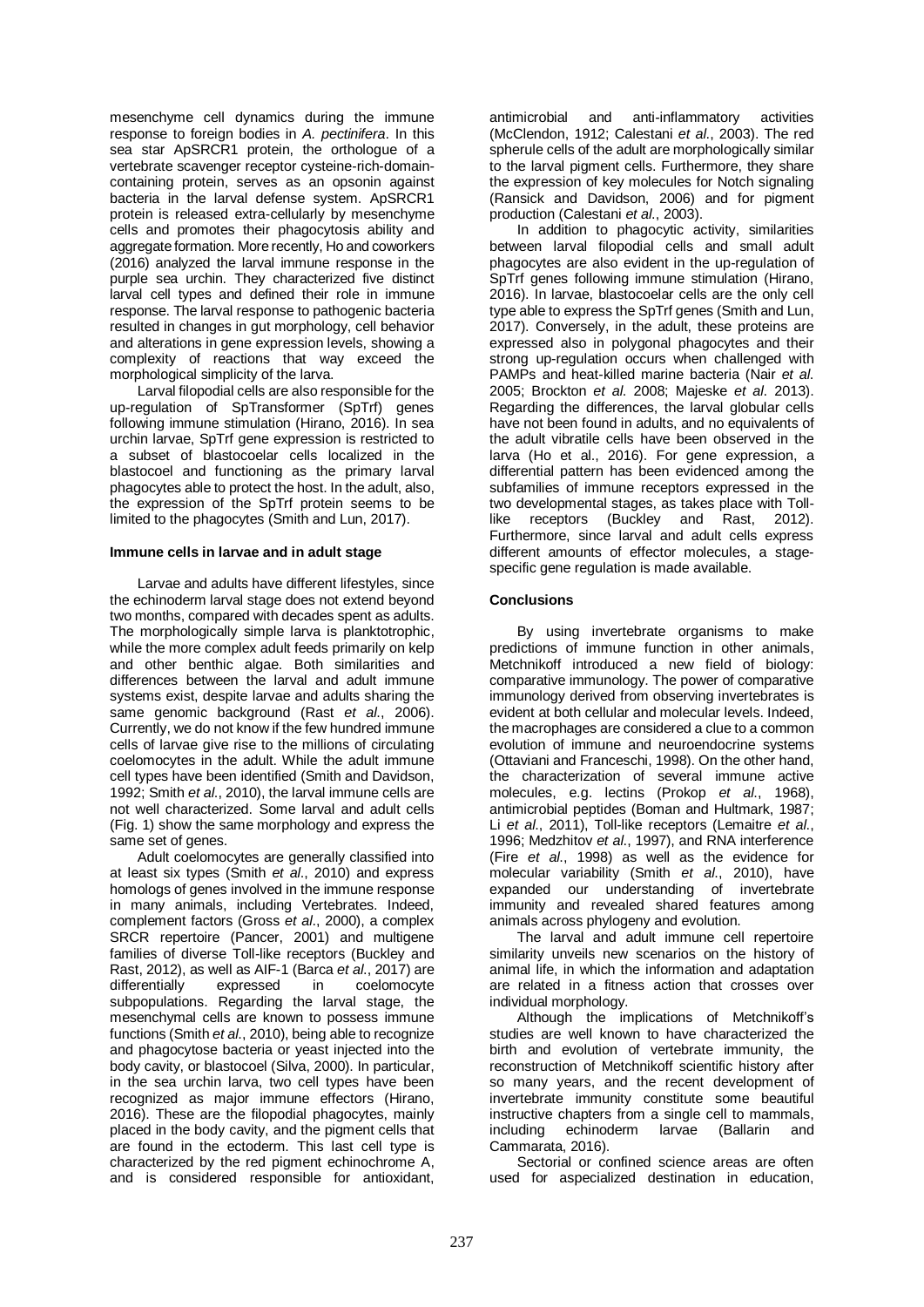namely the application of study and project and grant finalization.

Several times over, the story of the "Man Metchnikoff" and its scientific history has clearly shown that multidisciplinary approaches and knowledge add a value that should not be confined within rigid sectoral limits.

# **Acknowledgments**

This Paper is dedicated to Prof. Enzo Ottaviani, who encouraged MC to write this thematic review following the Italian meeting of Developmental and Comparative Immunobiology.

This work was supported by MC FFR (University of Palermo) and a research grant from the Italian Ministry of Education (PRIN 2010-2011 n. 20109XZEPR\_007).

# **References**

- Ballarin L and Cammarata M. Lessons in Immunity. From single-cell organisms to mammals Academic Press Elsevier, London, UK,, 2016.
- Barca A, Vacca F, Vizioli J, Drago F, Vetrugno C, Verri T, *et al*. Molecular and expression analysis of the Allograft inflammatory factor 1 (AIF-1) in the coelomocytes of the common sea urchin *Paracentrotus lividus*. Fish Shell. Immunol. 71: 136-143, 2017.
- Boman HG, Hultmark D. Cell-free immunity in insects. Annu. Rev. Microbiol. 41: 103-126, 1987.
- Brockton V, Henson JH, Raftos DA, Majeske AJ, Kim YO, Smith LC. Localization and diversity of 185/333 proteins from the purple sea urchin- unexpected protein-size range and protein expression in a new coelomocyte type. J Cell Sci. 121: 339-348, 2008.
- Buckley KM, Rast JP. Dynamic evolution of toll-like receptor multigene families in echinoderms. Front Immunol. 3: 1-16, 2012.
- Calestani C, Rast JP, Davidson EH. Isolation of pigment cell specific genes in the sea urchin embryo by differential macroarray screening. Development. 130: 4587-4596, 2003.
- Chia FS. Scanning electron microscopic observations of the mesenchyme cells in the larvae of sea star *Pisaster ochraceus*. Acta Zool. (Stockh) 58: 45–51, 1977.
- Crawford BJ, Abed M. The role of the basal lamina in mouth formation in the embryo of the sea star *Pisaster ochraceus*. J Morphol. 176: 235-246, 1983.
- Crawford BJ, Campbell SS, Reimer CL. Ultrastructure and synthesis of the extracellular matrix of *Pisaster ochraceus* embryos preserved by freeze substitution. J Morphol. 232: 133-153, 1997.
- Crawford BJ, Chia FS. Coelomic pouch formation in the sea star *Pisaster ochraceus* (Echinodermata: Asteroidea). J Morphol. 157: 99-120, 1978.
- Crawford BJ. Changes in the arrangement of the extracellular matrix, larval shape, and mesenchyme cell migration during asteroid larval development. J Morphol. 206: 147–161, 1990.
- Dan-Sohkawa M, Tamura G, Mitsui H. Mesenchyme cells in sea star development: effect of tunicamycin on their differentiation, migration and function. Dev. Growth Differ. 22: 495-502, 1980.
- Fire A, Xu S, Montgomery MK, Kostas SA, Driver SE, Mello CC. Potent and specific genetic interference by double-stranded RNA in *Caenorhabditis elegans*. Nature 391: 806-811, 1998.
- Furukawa R, Takahashi Y, Nakajima Y, Dan-Sohkawa M, Kaneko H. Defense system by mesenchyme cells in bipinnaria larvae of the sea star, *Asterina pectinifera*. Dev Comp Immunol. 33: 205-215, 2009.
- Furukawa R, Matsumoto M, Kaneko H. Characterization of a scavenger receptor cysteine-rich-domain-containing protein of the sea star, *Asterina pectinifera*: ApSRCR1 acts as an opsonin in the larval and adult innate immune systems. Dev. Comp. Immunol. 36: 51- 61, 2012.
- Furukawa R, Tamaki K, Kaneko H. Two macrophage migration inhibitory factors regulate sea star larval immune cell chemotaxis. Immunol. Cell Biol. 94: 315-321, 2016.
- Gordon S. "Élie Metchnikoff: Father of Natural Immunity." Eur. J. Immunol. 38: 3257-3264, 2008.
- Ghosh J, Buckley KM, Nair SV, Raftos DA, Miller C, Majeske AJ, *et al*. Sp185/333: A novel family of genes and proteins involved in the purple sea urchin immune response. Dev. Comp. Immunol. 34: 235-245, 2010.
- Gross PS, Clow LA, Smith LC. SpC3, the complement homologue from the purple sea urchin, *Strongylocentrotus purpuratus*, is expressed in two subpopulations of the phagocytic coelomocytes. Immunogenetics. 51: 1034-1044, 2000.
- Hirano M, Echinoderm immunity: is the larval immune system immature? Immunol. Cell Biol. 94:809- 811, 2016.
- Ho EC, Buckley KM, Schrankel CS, Schuh NW, Hibino T, Solek CM, *et al*. Perturbation of gut bacteria induces a coordinated cellular immune response in the purple sea urchin larva. Immunol Cell Biol. 94: 861-874, 2016.
- Kaneko H, Okai M, Murabe N, Shimizu T, Ikegami S, Dan-Sohkawa M. Fibrous component of the blastocoelic extracellular matrix shapes epithelia in concert with mesenchyme cells in starfish embryos. Dev Dyn. 232: 915-927, 2005.
- Kominami K. The role of cell adhesion in the differentiation of mesendodermal tissues in the star *Asterina pectinifera*. Dev Growth Differ. 27: 679-688, 1985.
- Lemaitre B, Nicholas E, Michaut L, Reichart JM, Hoffmann JA. The dorsoventral regulatory gene cassette spӓtzle/Toll/cactus controls the potent antifungal response in *Drosophila* adults. Cell. 86: 973-983, 1996.
- Li H, Parisi MG, Parrinello N, Cammarata M, Roch P. Molluscan antimicrobial peptides, a review from activity-based evidences to computer-assisted sequences. Inv. Surv. J. 8: 85-97, 2011.